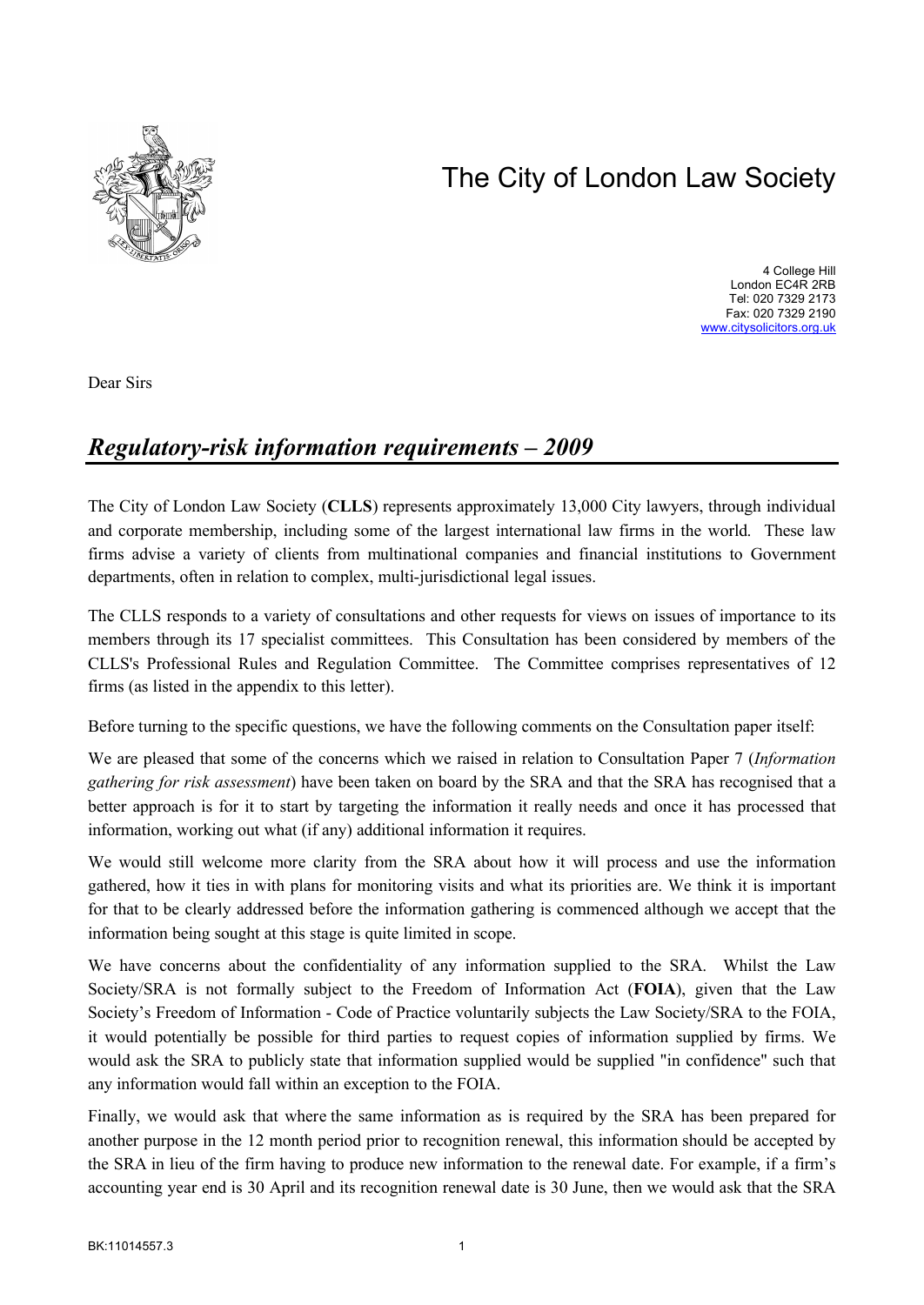accept information (e.g. turnover) for the accounting period rather than requiring it to be produced for the 12 month period ending 30 June.

Turning to the specific questions in the Consultation:

# **TURNOVER**

We think the request in paragraph 13 is appropriately worded and that firms should easily be able to provide the requested information. We would note however that for firms which are not LLPs or companies, such information is not currently in the public domain and such firms would need to be confident that in supplying such information to the SRA it would be kept confidential (see our general point on confidentiality above). The view has also been expressed that a more appropriate measure for determining fees would be the number of solicitors rather than the turnover of a firm.

## **NON-SOLICITOR FEE-EARNERS**

We think the question is worded appropriately and that firms should easily be able to provide the requested information. However, we do not believe that this is information which is generally sought by insurers and we are not sure why the number of non-solicitor fee earners is relevant to the fee which should be payable by a firm.

## **WORK TYPES**

We have significant concerns about this question and the suggested list of work type codes. For firms with turnover of the size of our member firms and with the variety of work types undertaken by such firms, we do not think it is feasible to break it down by reference to 58 different work type codes.

Many pieces of work will encompass various different work type codes. For example, a piece of litigation relating to allegations of fraud and/or negligence and involving a claim under a professional indemnity insurance policy – should that be "Fraud" or "Insurance" or "Litigation – Commercial" or "Litigation – General" or "Professional Negligence" or all of the above? Allocation to any particular work type is therefore likely to be arbitrary and different for different firms so we question the merit of collecting such data.

Each firm will apply work type codes to its matters in the way that works for it in terms of its management accounts or as required to by its clients and to super-impose a third set of work type codes seems to us to be an unnecessary burden. We can see some merit (for example in terms of being able to ascertain whether any particular types of work give rise to disproportionately high risks of complaints) in asking firms to apply some broad categories to the types of work undertaken by the firm and this is the level of detail usually supplied to insurers. This would however generally be by reference to say 10 broad work types (and not 58).

It also seems to us that some categories are not related to the risk that the type of work carries and that the list mixes up "types of legal work" with "sectors". We would suggest that the SRA reviews the list of work types having regard to the risks associated with that type of work. For example, would "Media/Entertainment law", "Travel and Tourism", "Computer and IT law" have inherently different risk profiles and would they not all in fact be covered by "Business Affairs"? We would also question in particular what is meant to fall within "Common Law" and ask for clarification of what "Financial and Investment Services" encompasses.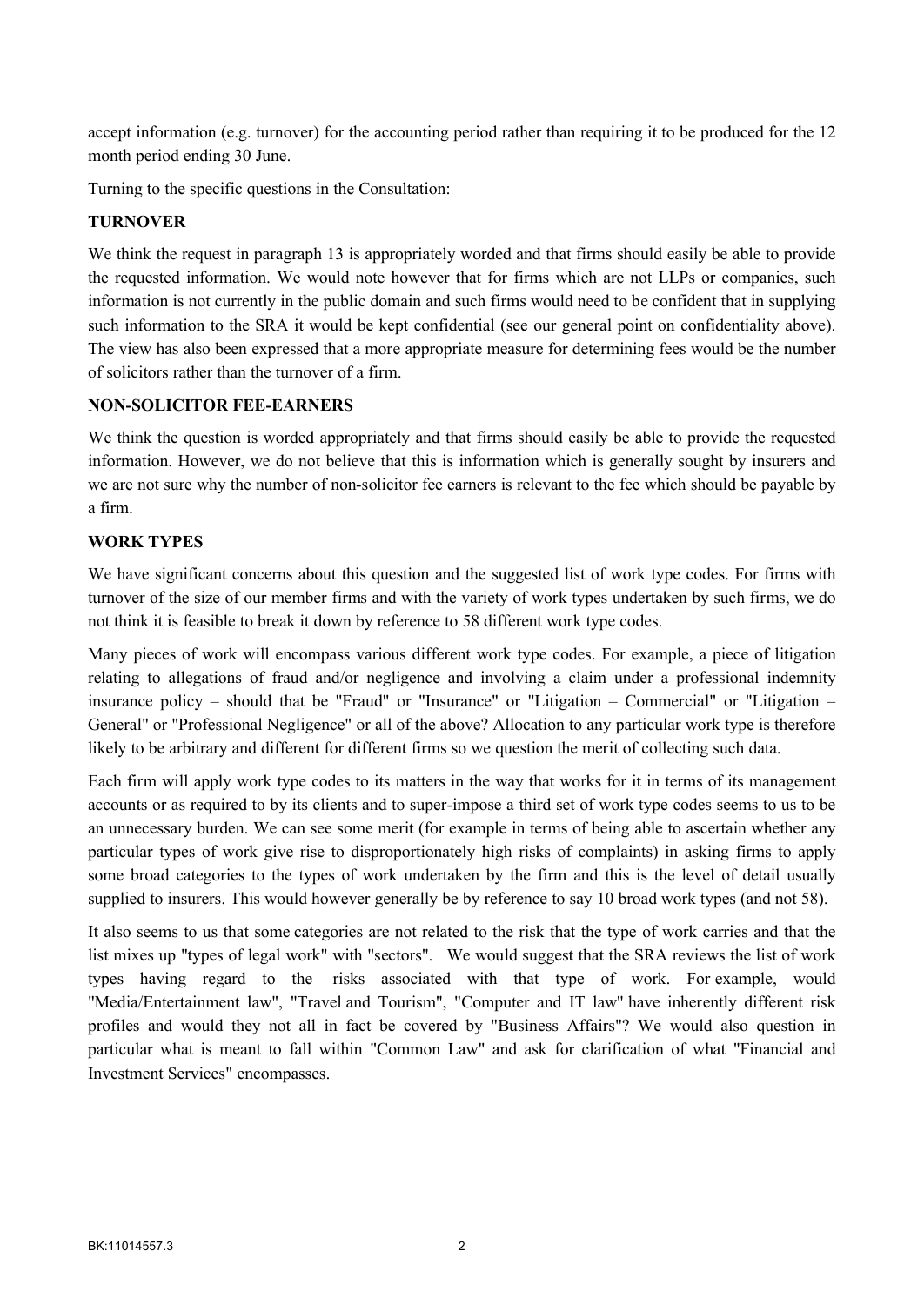#### **NEGLIGENCE CLAIMS**

We are not convinced that collecting information in relation to the number of claims alone will serve any useful purpose. It is historic rather than forward-looking so is of limited use in terms of assessing the risk currently posed by any particular firm and there is no clear definition of a claim which could lead to different interpretations being taken by different firms. In addition, many claims are settled and we think that information in relation to settled claims should remain confidential to the firm.

If this is to be included, we think that a clear definition of a claim is needed and that it must be distinguished from circumstances which may give rise to a claim. In our view, a claim for these purposes should be limited to cases where there is a firm intention to proceed with issuing a formal statement of claim. It should be borne in mind that many firms notify "claims" to their insurers on a very prudent basis (perhaps in cases where there may not even be circumstances which may give rise to a claim). Notification in itself does not therefore necessarily indicate that there is a claim.

In addition, our member firms are generally concerned as a matter of best practice to ensure that any lawyer who thinks he/she might have made a mistake reports it promptly so that, where possible, it can be rectified and, where necessary, it can be reported to insurers. If it is known that details of claims have to be reported to the SRA, it may only serve to discourage individuals from coming forward which we would see as a retrograde step.

We hope these views are of assistance. Representatives of the Professional Rules and Regulation Committee would be happy to elaborate if that is required.

Yours sincerely

**David McIntosh Chairman City of London Law Society** **Chris Perrin Chairman Professional Rules & Regulation Committee**